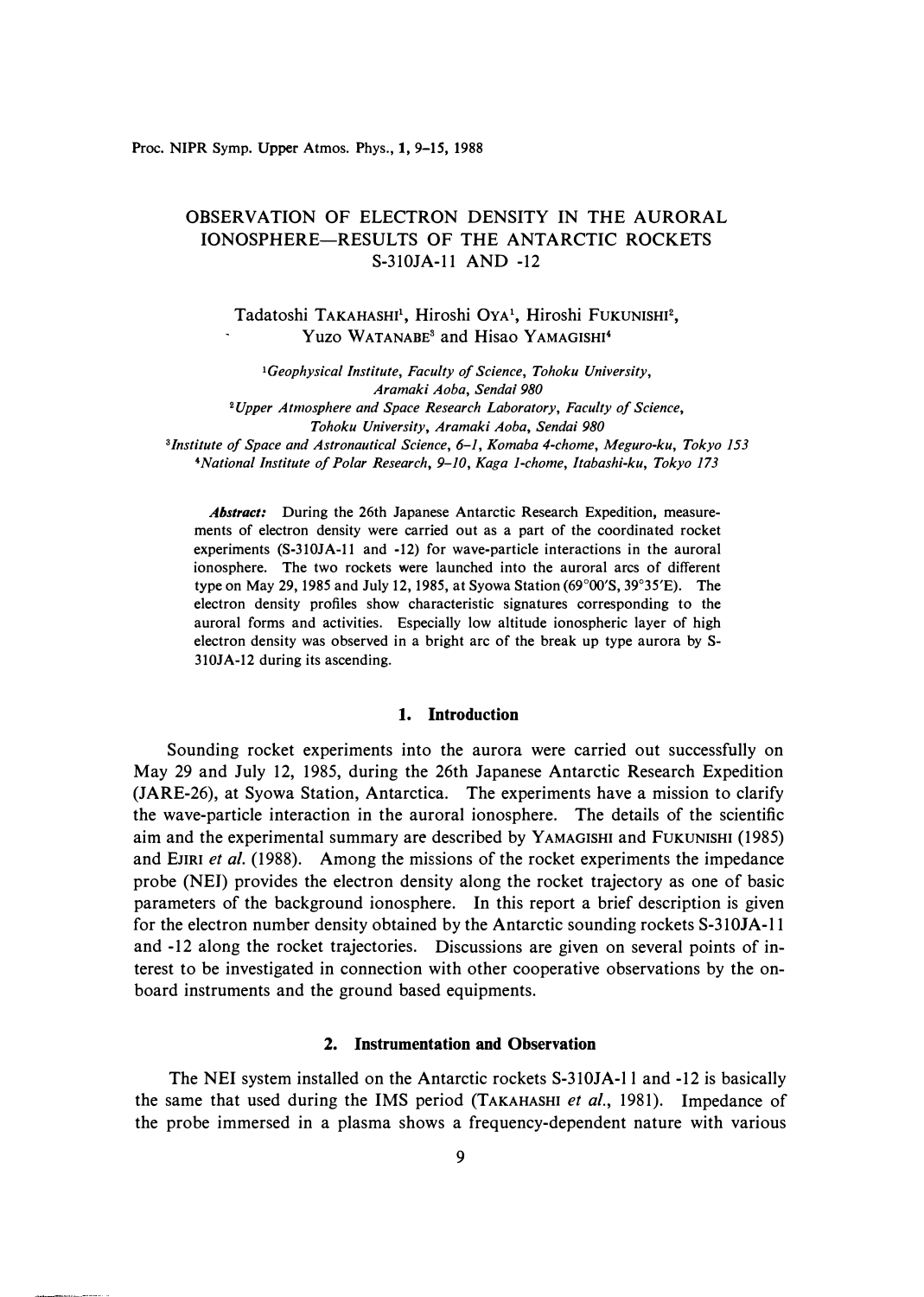| Sweep freq.<br>(MHz) | Sweep time | TM response<br>'Hz) | Probe      | Capacitance<br>range $(pF)$ |
|----------------------|------------|---------------------|------------|-----------------------------|
| $0.0 - 13.0$         | 0.608      | 81                  | 1.2 m whip | 0.5–300                     |

*Table 1. Instrumental parameters for the NE! system on board the sounding rockets S-310JA-ll and -12.* 

resonance effects. In the NEI system the electron density is determined by the upper hybrid resonance frequency  $(f_{\text{UHR}})$  using the magnetic field strength obtained by the MGF system (ToHYAMA *et al.,* 1988). The instrumental parameters of the NEI system are summarized in Table 1. The main parameters were designed to be the same for the two experiments. Time resolution for the electron density measurement is decided by the frequency sweep time, namely, 0.61 s for both cases.

The measurements were carried out successfully with other on board rocket experiments. Figures 1a and 1b show the sequential swept frequency output of the NEI system for an initial portion of the flight paths of the S-3IOJA-11 and -12, respectively. The rocket altitude and the flight time after the launch are given for the several



*Fig. 1. (a) Sequential sweep output wave form of the impedance probe (NE!) after the probe extention for the S-310JA-ll sounding rocket. Small triangles show the upper hybrid resonance from which the electron number density is determined. Positions of zero frequency and the gyro-frequency are also indicated with solid lines.* 

(b) *Same as Fig. la.for the NE! on board S-310JA-12.*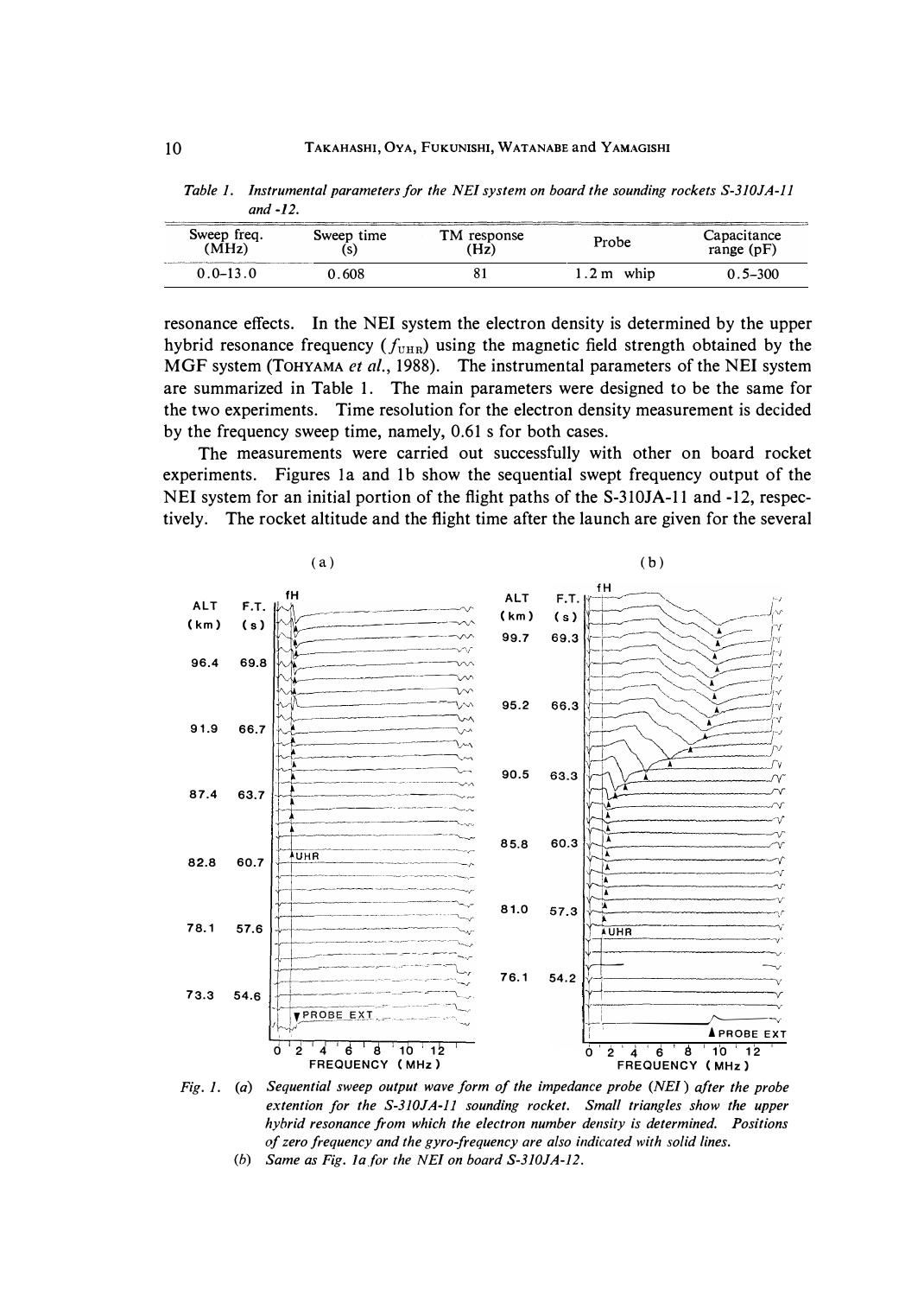sweep data in the figures. Small triangles in the figure indicate the observed frequencies of the upper hybrid resonance. In the figures zero frequency and the electron cyclotron frequency calculated from the MGF data are also indicated by solid lines. The trends of the UHR frequency converge to the gyro-frequency in the lower altitude, reflecting a smaller value of the electron density at a lower altitude. From the above fact we can verify that the system provides us with correct values of the electron number density in the auroral ionosphere. However, the error of the obtained electron number density become large in a low density region, because the electron density is calculated from the difference of the measured UHR frequency and the gyro frequency. In these systems, the relative errors are about 25, 12, 7 and 4% for density values of  $5 \times 10^3$ ,  $10^4$ ,  $2 \times 10^4$  and  $5 \times 10^4$  cm<sup>-3</sup> respectively. For the density values greater than  $10<sup>5</sup>$  cm<sup>-3</sup>, the error of the measurement is less than  $3\%$ . Reflecting the different auroral conditions for the two occasions, a drastic difference between two height profiles of the UHR frequency is observed in the two rocket flights.

### **3. Electron Density Profiles**

## *3.1. Result of S-3JOJA-Jl*

The sounding rocket S-310JA-11 was launched at  $0059:00$  UT on May 29, 1985



*Fig. 2. Electron density profiles observed during the ascending period (squares) and the descending period (crosses) of the S-310JA-l 1 rocket flight.*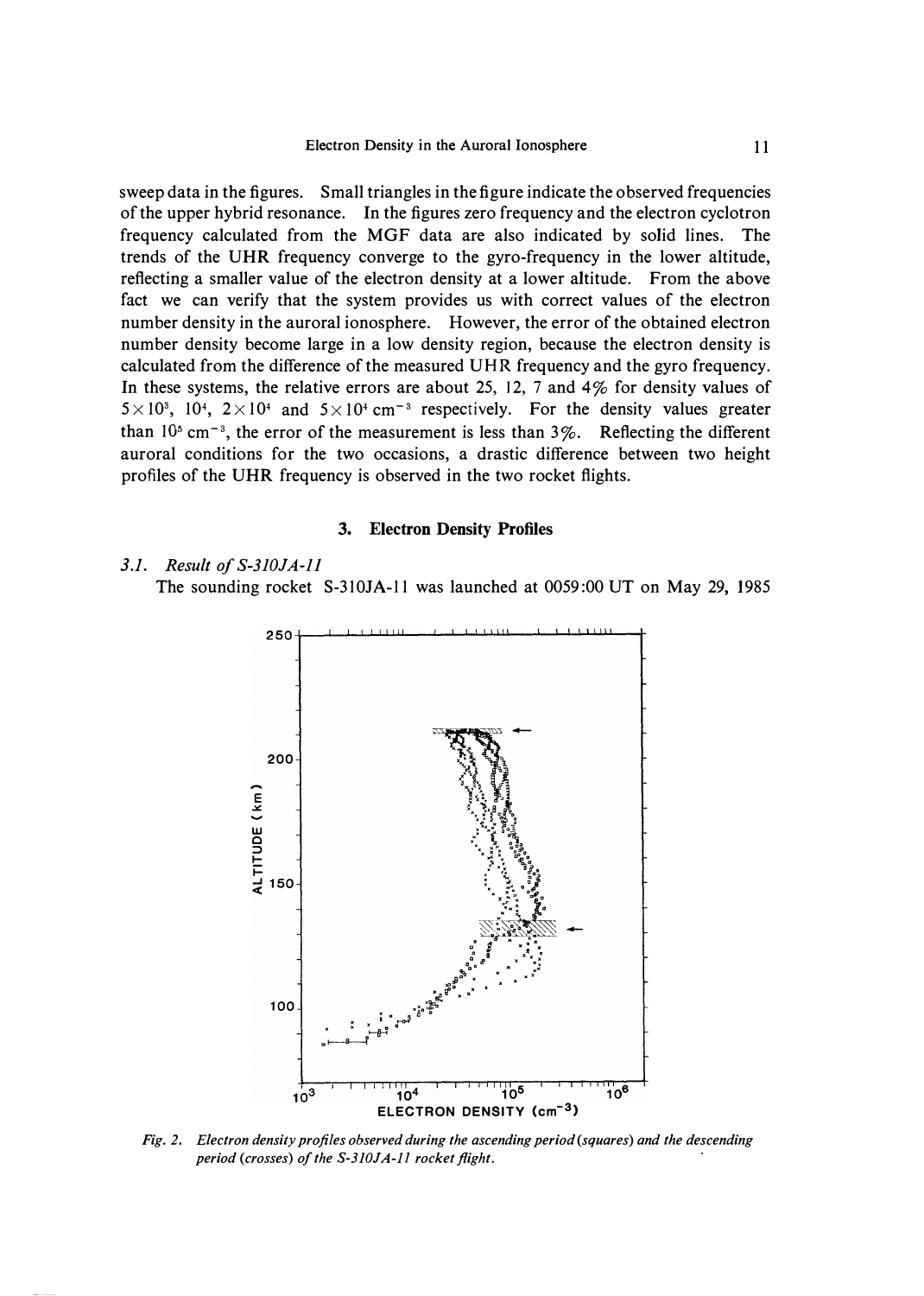

*Fig. 3. Electron density profiles vs. flight time of the S-3JOJA-ll rocket.* 

**into a stable auroral arc during a quiet condition of geomagnetic activity. Figure 2 shows the electron density profiles observed during the ascending (squares) and descending (crosses) periods of the rocket flight. The error of the measurement discussed in the previous section is shown with error bars in the figure for several data in the low altitude region of the ascending period. Peculiar beat patterns in the altitude profile are considered as the electron density depression due to crossings of the probe in rocket wake where the electron density is considerably reduced. Figure 3 shows the electron density** *vs.* **flight time. From these results several characteristic signatures of the auroral ionosphere can be pointed out. As indicated with arrows in Fig. 2, a steep gradient of electron density were observed in the ascent profile near 130 km altitude and the apex. Considering the crossing of an auroral arc in the ascending period (EJIRI** *et al.,* **1988), the steep structure may be ascribed to the traversing of a local enhancement area produced by precipitating particles. During through the descending period the rocket encountered another arc of less intensity. The relatively simple structure of the profile with its peak near 115 km may be considered just as the height profile of the ionospheric structure produced by auroral particles. The ionization level in the low altitude below 100 km is considerably higher during the rocket ascent than the descent. It is considered that there was a noticeable high energy particle precipitation into this region during the ascending period.** 

### *3.2. Result of S-3JOJA-12*

**The sounding rocket S-310JA-12 was launched at 1935:39 UT on July 12, 1985 into a strong auroral breakup. During the ascending period the rocket passed through a strong auroral arc of 14** *kR* **brightness. As shown in the height profiles given in Fig. 4 the ionization level in the ascending period showed a considerably large value**  in comparison with the case of S-310JA-11. The peak density reached  $1.2 \times 10^8$  cm<sup>-3</sup> **and the altitude of the peak was as low as 101.5 km. The profile during the descent**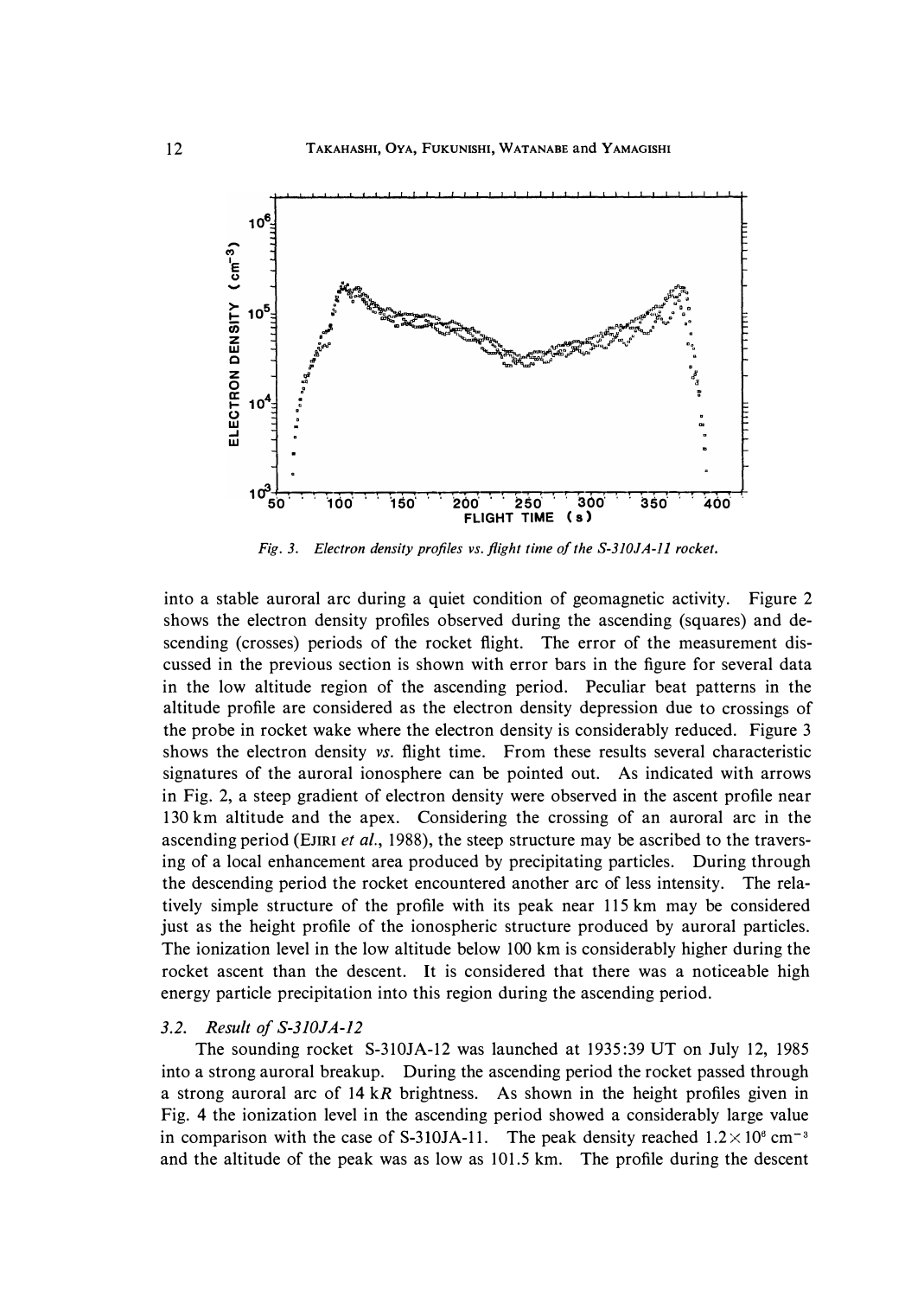

*Fig. 4. Electron density profiles observed during the ascending period (squares) and the descending period (crosses) of the S-3JOJA-l 2 rocket flight.* 



*Fig.* 5. *Electron density profiles vs. flight time of the S-3JOJA-12 rocket.*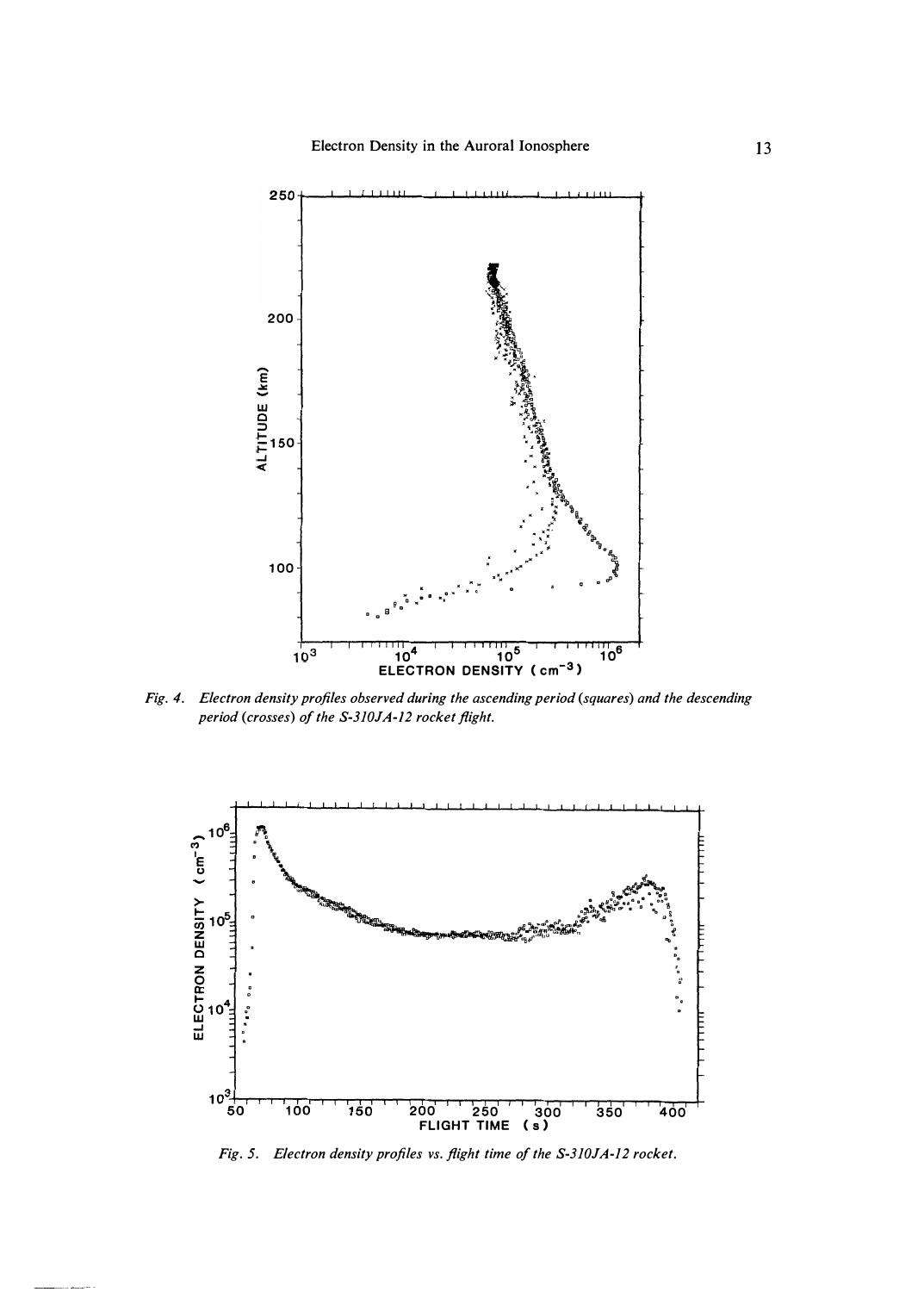**showed a rather broad peak near 120 km altitude. It is interesting to note that the peak observed near 100 km in the ascending period entirely disappeared in the descending period. The disappearance may correspond to the softening of the precipitating particles as well as a smaller flux of the precipitating particles during the descent.** 

**The bottom side densities showed a rather high value in low altitude in both of ascent and decent in comparing with the results of S-3 lOJA-11. It is shown that the altitude of 10<sup>4</sup>cm-** *<sup>3</sup>***density was about 86 km in the ascent, whereas the altitude was about 95 km for the case of the ascent of S-3IOJA-11. It is interesting that in the descending period the bottom side ionization level showed similar values for the profile of descending period, in spite of the large difference of the profiles near the peak altitudes.** 

**The electron density profile** *vs.* **flight time is also given in Fig. 5 for S-3IOJA-12. Although precise descriptions will not be given in this brief report, it is pointed out here that small scale irregularities (several km in their dimension) of the electron density were observed around the region 150-200 km during the descent (300-360 s of the flight time).** 

# **4. Discussion**

**Precise descriptions of the spatial and temporal characteristics of the electron density within auroral arcs, particle precipitation and the critical discussions concerned will be given elsewhere; here we will mention several points of interest to be clarified in future. The dependence of the electron density distribution on the auroral arc luminosity is an interesting subject connected with the ionospheric structure produced by precipitating particles. In this sense we could find a significant relationship between the auroral arc and the local enhancement of the ionosphere, for the period of the flight time of S-3IOJA-11 from 90 to 230 s and the enhanced ionization peak near 100 km in the ascending period of S-310JA-12. Quantitative investigation is desirable on the ionospheric structure using also the observation by the ESP instrument. Some other points to be investigated in relation to the other on-board instruments are:** 

**(1) Various modes of plasma emission are strongly observed in the region of especially enhanced ionization peak during the ascending period of S-310JA-12. The ionospheric condition to produce the strong emission must be investigated.** 

**(2) The interrelations between a steep gradient of the background ionospheric structure and the small scale structures observed by the PWN instrument.** 

**(3) Precise examination of the irregularity structure around the region of field aligned currents observed by the MGF.** 

**Above may be clarified with the analyses including the wave form of the sweep frequency output of the NEI system, because it contains various information on plasma such as the electron temperature, small scale fluctuations, and the charging up effects due to precipitating charged particles.**